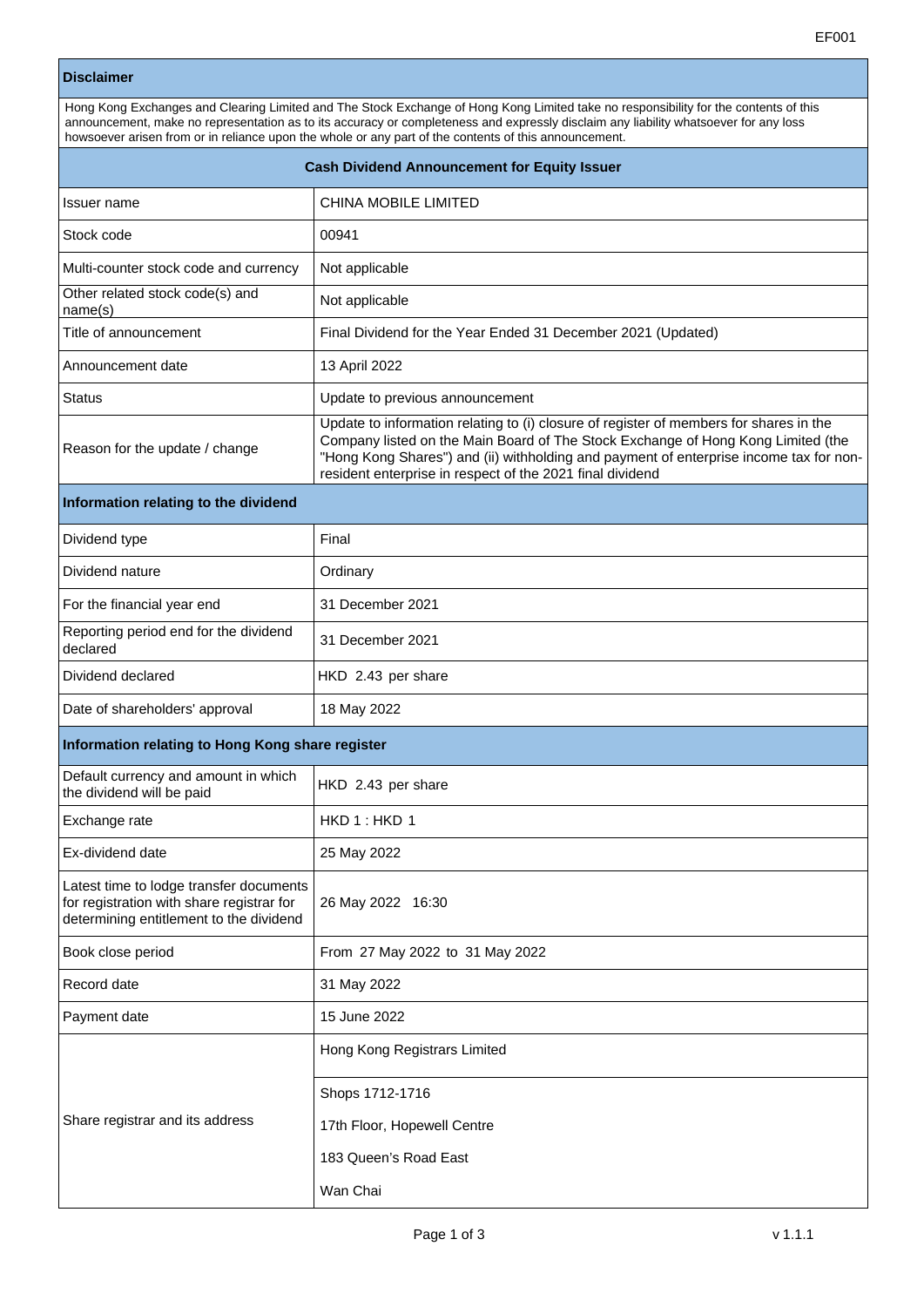|                                                                                                                                                                                                                                                                                                                                                        | Hong Kong                                                                                                                                                                                                                                                                                                                                                |                                                                                                                                                                                                                                                                                                                                                                                                                                                                                                                                                                                                                                                                                                                                                                                                                                                                                                                                                                                                                                                                                                                                                                                                                                                                                                                                                                                                                                                                                                                                                                                                                                                                                                                                                                                                                                                                                                                                                                                                                                                                                                                                                                                                                                                                                                                                                                                                                                                                                                                                                                                                                                                                                                                                                                                                                                                                                                                                                                                                                                                                                                                                                                                                                                                                               |                                        |  |  |  |
|--------------------------------------------------------------------------------------------------------------------------------------------------------------------------------------------------------------------------------------------------------------------------------------------------------------------------------------------------------|----------------------------------------------------------------------------------------------------------------------------------------------------------------------------------------------------------------------------------------------------------------------------------------------------------------------------------------------------------|-------------------------------------------------------------------------------------------------------------------------------------------------------------------------------------------------------------------------------------------------------------------------------------------------------------------------------------------------------------------------------------------------------------------------------------------------------------------------------------------------------------------------------------------------------------------------------------------------------------------------------------------------------------------------------------------------------------------------------------------------------------------------------------------------------------------------------------------------------------------------------------------------------------------------------------------------------------------------------------------------------------------------------------------------------------------------------------------------------------------------------------------------------------------------------------------------------------------------------------------------------------------------------------------------------------------------------------------------------------------------------------------------------------------------------------------------------------------------------------------------------------------------------------------------------------------------------------------------------------------------------------------------------------------------------------------------------------------------------------------------------------------------------------------------------------------------------------------------------------------------------------------------------------------------------------------------------------------------------------------------------------------------------------------------------------------------------------------------------------------------------------------------------------------------------------------------------------------------------------------------------------------------------------------------------------------------------------------------------------------------------------------------------------------------------------------------------------------------------------------------------------------------------------------------------------------------------------------------------------------------------------------------------------------------------------------------------------------------------------------------------------------------------------------------------------------------------------------------------------------------------------------------------------------------------------------------------------------------------------------------------------------------------------------------------------------------------------------------------------------------------------------------------------------------------------------------------------------------------------------------------------------------------|----------------------------------------|--|--|--|
| Information relating to withholding tax                                                                                                                                                                                                                                                                                                                |                                                                                                                                                                                                                                                                                                                                                          |                                                                                                                                                                                                                                                                                                                                                                                                                                                                                                                                                                                                                                                                                                                                                                                                                                                                                                                                                                                                                                                                                                                                                                                                                                                                                                                                                                                                                                                                                                                                                                                                                                                                                                                                                                                                                                                                                                                                                                                                                                                                                                                                                                                                                                                                                                                                                                                                                                                                                                                                                                                                                                                                                                                                                                                                                                                                                                                                                                                                                                                                                                                                                                                                                                                                               |                                        |  |  |  |
| Details of withholding tax applied to the<br>dividend declared                                                                                                                                                                                                                                                                                         | Pursuant to the "Enterprise Income Tax Law of the People's Republic of China" (the<br>"Enterprise Income Tax Law"), the "Detailed Rules for the Implementation of the<br>Enterprise Income Tax Law of the People's Republic of China" and the "Notice<br>income tax.<br>disputes over the mechanism of withholding and payment of enterprise income tax. | regarding Matters on Determination of Tax Residence Status of Chinese-controlled<br>Offshore Incorporated Enterprises under Rules of Effective Management", the<br>Company is required to withhold and pay 10 per cent. enterprise income tax on the<br>distribution of the 2021 final dividend to non-resident enterprise holders of Hong Kong<br>Shares. The withholding and payment obligation lies with the Company. In respect of all<br>holders of Hong Kong Shares whose names appear on the Company's register of<br>members as at Tuesday, 31 May 2022 (the "Record Date") who are not individuals<br>(including HKSCC Nominees Limited ("HKSCC"), corporate nominees or trustees such<br>as securities companies and banks, and other entities or organizations, which are all<br>considered as non-resident enterprise holders of Hong Kong Shares), the Company will<br>distribute the 2021 final dividend after deducting enterprise income tax of 10 per cent<br>The Company will not withhold and pay the individual income tax in respect of the 2021<br>final dividend payable to any natural person holders of Hong Kong Shares whose<br>names appear on the Company's register of members as at the Record Date.<br>If any resident enterprise (as defined in the Enterprise Income Tax Law) holder of Hong<br>Kong Shares listed on the Company's register of members which is duly incorporated in<br>the PRC or under the laws of a foreign country (or a region) but with a PRC-based de<br>facto management body, does not desire to have the Company withhold and pay the<br>said 10 per cent. enterprise income tax, it shall lodge with Hong Kong Registrars<br>Limited documents from its governing tax authority confirming that the Company is not<br>required to withhold and pay enterprise income tax in respect of the dividend to which it<br>is entitled not later than 4:30 p.m. on Thursday, 26 May 2022.<br>Investors who invest in Hong Kong Shares through the Shanghai Stock Exchange or<br>the Shenzhen Stock Exchange (the Shanghai-Hong Kong Stock Connect or the<br>Shenzhen-Hong Kong Stock Connect investors), whether natural persons or<br>enterprises, are investors who hold Hong Kong Shares through HKSCC, and in<br>accordance with the above requirements, the Company will pay to HKSCC the amount<br>of the 2021 final dividend after withholding for payment the 10 per cent. enterprise<br>Investors should read this announcement carefully. If anyone would like to change the<br>identity of the holders of Hong Kong Shares in the register of members, please enquire<br>about the relevant procedures with the nominees or trustees. The Company will<br>withhold for payment of the enterprise income tax for non-resident enterprise holders of<br>Hong Kong Shares strictly in accordance with the relevant laws and requirements of the<br>relevant government departments and adhere strictly to the information set out in the<br>Company's register of members on the Record Date. The Company assumes no liability<br>whatsoever in respect of and will not entertain any claims arising from any delay in, or<br>inaccurate determination of, the status of the holders of Hong Kong Shares or any |                                        |  |  |  |
|                                                                                                                                                                                                                                                                                                                                                        | Type of shareholders                                                                                                                                                                                                                                                                                                                                     | Tax rate                                                                                                                                                                                                                                                                                                                                                                                                                                                                                                                                                                                                                                                                                                                                                                                                                                                                                                                                                                                                                                                                                                                                                                                                                                                                                                                                                                                                                                                                                                                                                                                                                                                                                                                                                                                                                                                                                                                                                                                                                                                                                                                                                                                                                                                                                                                                                                                                                                                                                                                                                                                                                                                                                                                                                                                                                                                                                                                                                                                                                                                                                                                                                                                                                                                                      | Other relevant information<br>(if any) |  |  |  |
|                                                                                                                                                                                                                                                                                                                                                        | Enterprise - non-resident                                                                                                                                                                                                                                                                                                                                |                                                                                                                                                                                                                                                                                                                                                                                                                                                                                                                                                                                                                                                                                                                                                                                                                                                                                                                                                                                                                                                                                                                                                                                                                                                                                                                                                                                                                                                                                                                                                                                                                                                                                                                                                                                                                                                                                                                                                                                                                                                                                                                                                                                                                                                                                                                                                                                                                                                                                                                                                                                                                                                                                                                                                                                                                                                                                                                                                                                                                                                                                                                                                                                                                                                                               |                                        |  |  |  |
|                                                                                                                                                                                                                                                                                                                                                        | i.e. registered address<br>outside PRC                                                                                                                                                                                                                                                                                                                   | 10%                                                                                                                                                                                                                                                                                                                                                                                                                                                                                                                                                                                                                                                                                                                                                                                                                                                                                                                                                                                                                                                                                                                                                                                                                                                                                                                                                                                                                                                                                                                                                                                                                                                                                                                                                                                                                                                                                                                                                                                                                                                                                                                                                                                                                                                                                                                                                                                                                                                                                                                                                                                                                                                                                                                                                                                                                                                                                                                                                                                                                                                                                                                                                                                                                                                                           |                                        |  |  |  |
| Information relating to listed warrants / convertible securities issued by the issuer                                                                                                                                                                                                                                                                  |                                                                                                                                                                                                                                                                                                                                                          |                                                                                                                                                                                                                                                                                                                                                                                                                                                                                                                                                                                                                                                                                                                                                                                                                                                                                                                                                                                                                                                                                                                                                                                                                                                                                                                                                                                                                                                                                                                                                                                                                                                                                                                                                                                                                                                                                                                                                                                                                                                                                                                                                                                                                                                                                                                                                                                                                                                                                                                                                                                                                                                                                                                                                                                                                                                                                                                                                                                                                                                                                                                                                                                                                                                                               |                                        |  |  |  |
| Details of listed warrants / convertible<br>securities issued by the issuer                                                                                                                                                                                                                                                                            | Not applicable                                                                                                                                                                                                                                                                                                                                           |                                                                                                                                                                                                                                                                                                                                                                                                                                                                                                                                                                                                                                                                                                                                                                                                                                                                                                                                                                                                                                                                                                                                                                                                                                                                                                                                                                                                                                                                                                                                                                                                                                                                                                                                                                                                                                                                                                                                                                                                                                                                                                                                                                                                                                                                                                                                                                                                                                                                                                                                                                                                                                                                                                                                                                                                                                                                                                                                                                                                                                                                                                                                                                                                                                                                               |                                        |  |  |  |
| <b>Other information</b>                                                                                                                                                                                                                                                                                                                               |                                                                                                                                                                                                                                                                                                                                                          |                                                                                                                                                                                                                                                                                                                                                                                                                                                                                                                                                                                                                                                                                                                                                                                                                                                                                                                                                                                                                                                                                                                                                                                                                                                                                                                                                                                                                                                                                                                                                                                                                                                                                                                                                                                                                                                                                                                                                                                                                                                                                                                                                                                                                                                                                                                                                                                                                                                                                                                                                                                                                                                                                                                                                                                                                                                                                                                                                                                                                                                                                                                                                                                                                                                                               |                                        |  |  |  |
| Holders of shares in the Company listed on the Main Board of the Shanghai Stock Exchange (the "RMB Shares") should refer to<br>announcement(s) which the Company may from time to time publish on the websites of the Shanghai Stock Exchange and the<br>Company with respect to 2021 final dividend arrangements applicable to holders of RMB Shares. |                                                                                                                                                                                                                                                                                                                                                          |                                                                                                                                                                                                                                                                                                                                                                                                                                                                                                                                                                                                                                                                                                                                                                                                                                                                                                                                                                                                                                                                                                                                                                                                                                                                                                                                                                                                                                                                                                                                                                                                                                                                                                                                                                                                                                                                                                                                                                                                                                                                                                                                                                                                                                                                                                                                                                                                                                                                                                                                                                                                                                                                                                                                                                                                                                                                                                                                                                                                                                                                                                                                                                                                                                                                               |                                        |  |  |  |

EF001